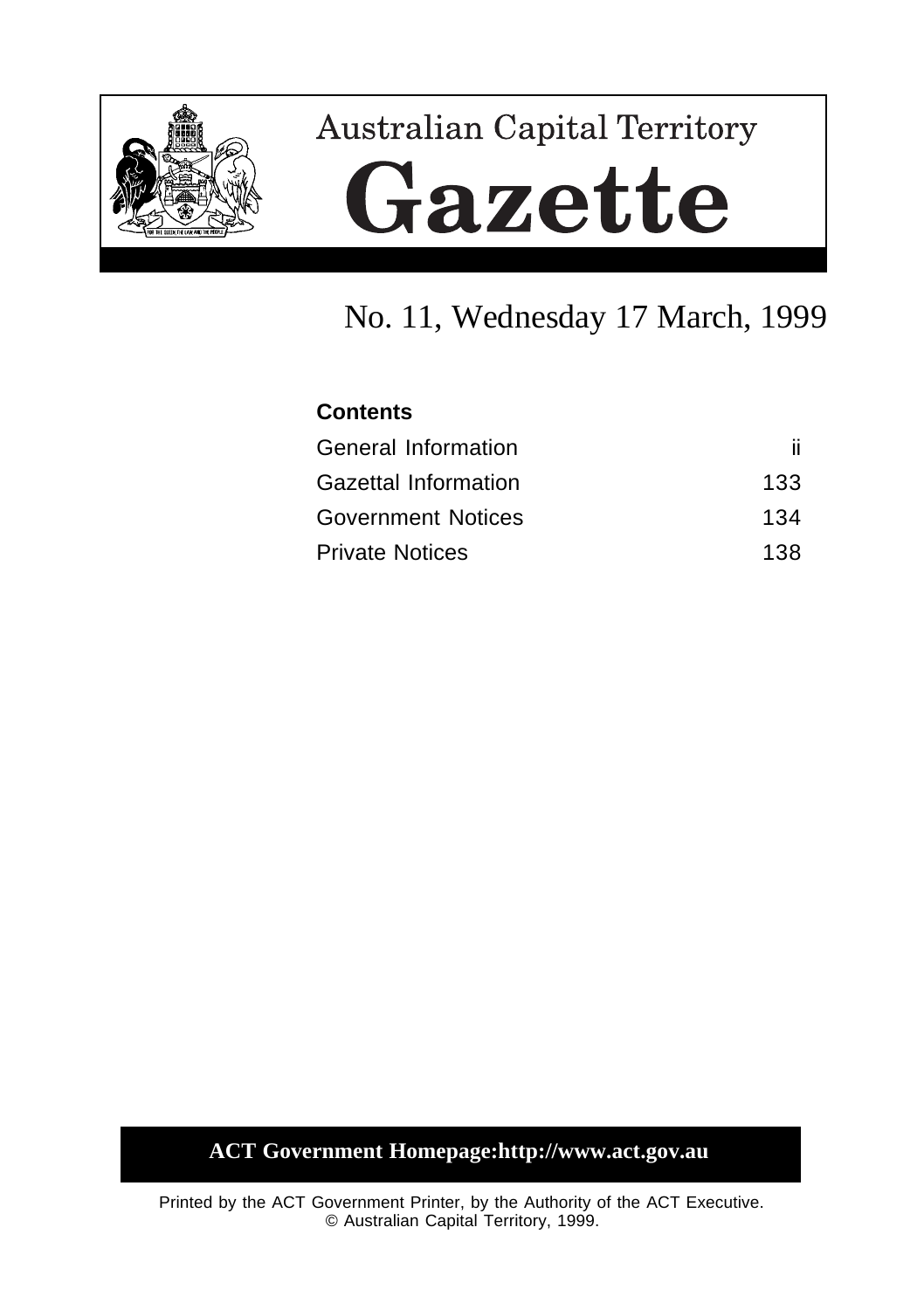# **GENERAL INFORMATION**

#### **ACT GOVERNMENT GAZETTE**

The ACT Government Gazette is published each Wednesday. The sections included in the publication are:

- General Information;
- Government Notices;
- Purchasing and Disposals;
- Invitations to Tender, Quote or Register Interest;
- Contracts arranged, and
- Private Notices

(Australian Public Service notices will continue to appear in the Commonwealth of Australia Gazette).

#### **CONTACT DETAILS**

ACT Gazette Officer Publishing Services GPO Box 158 Canberra Act 2601

Phone: (02) 6205 0484 Fax: (02) 6205 0266 **e-mail: gazette\_office@dpa.act.gov.au** ACT Gazette Office Level 7, Macarthur House Wattle Street Lyneham 2602

#### **Notices for Publications**

Notices for the Gazette are to be lodged by 12 noon on the Wednesday prior to publication. Notices can be lodged in advance in hard copy or facsimile, by electronic mail or diskette, with a brief message of instruction and a WORD compatible document attachment.

A Gazette Request Form must also be delivered to the Gazette Office, by hand, mail or fax. For copies of this form please telephone the Gazette Office or go to www.act.gov.au/government/reports/pub/gazreq.doc.

Signed notices must be sighted by the Gazette Office before gazettal can proceed.

**Purchasing and Disposal Codes** may be accessed on the ACT Government Website:

www.act.gov.au/government/report/pub/gazette/p&d.pdf. Alternatively, you may obtain a hard copy listing by contacting the gazette office.

#### **Private Notices**

The fee for a private notice is as follows:

• minimum charge \$1.00 per word or \$100.00 whichever is the greater.

Cheques are to be made payable to 'Publishing Services' and are to be forwarded to the Gazette office with a copy of the notice (Either on a PC formatted disk in WORD, or if the notice has already been emailed, a hard copy of the notice) and Gazette Request Form. Payment can be made by EFTPOS (Bankcard, Visa or Mastercard) by telephoning the Gazette Office. Payment must be received before gazettal can proceed.

#### **Purchasing and Subscriptions**

Copies of the ACT Government Gazette may be purchased at a cost of \$5.00 (or \$2.00 for a Special Gazette) from the ACT Government shopfront, Legislation/Gazette sales counter, East Row, Canberra City. Subscriptions to the Gazette maybe arranged through the Gazette Office at a price of \$180.00 (1 Jan 99 - 30 Jun 99) or part thereof, including postage. Refunds will not be given for cancellations. Claims for missing items will be recognised as valid if lodged within 28 days of publication.

#### **Copyright Notice - Australian Capital Territory**

This work is copyright. Apart from any use as permitted under the Copyright Act 1968, no part may be reproduced by any process without written permission from Library and Information Management, Department of Urban Services, ACT Government, GPO Box 249, Civic Square ACT 2608.

#### **Products and Services advertised in this publication are not necessarily endorsed by the ACT Government**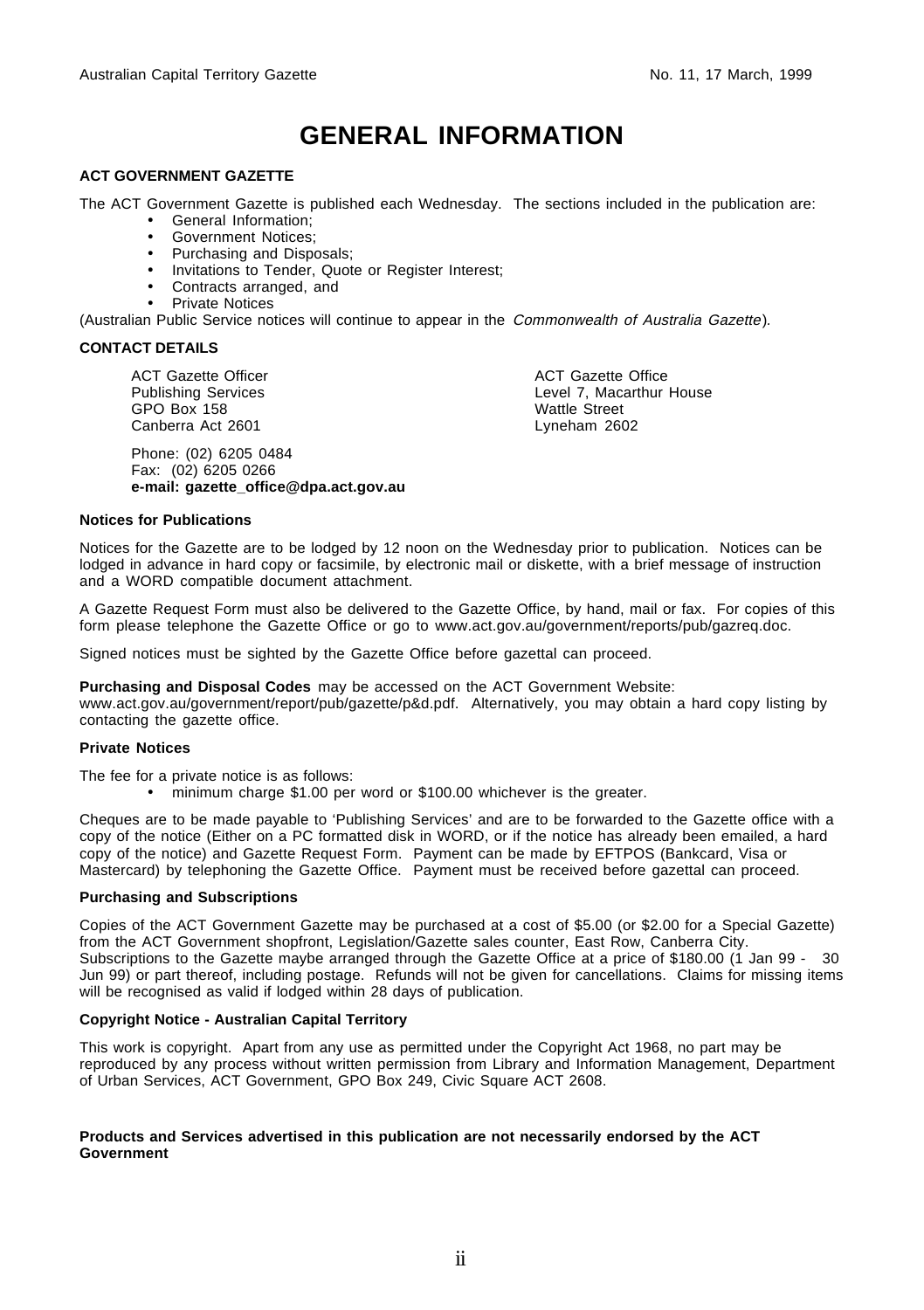# **GAZETTAL INFORMATION**

#### **ISSUE OF ACT SPECIAL GAZETTES**

The following issues of the ACT Special Gazettes have been published since the last Weekly Gazette. For listings of previous ACT Special Gazettes please refer to the ACT Government's Catalogue of Publications or phone the Publishing Services Information line on 6205 0202.

| Gazette<br><b>Number</b> | <b>Date</b> | <b>Title</b>                                                                                                  |
|--------------------------|-------------|---------------------------------------------------------------------------------------------------------------|
| <b>S12</b>               | 12 March    | Notices:<br>Draft Variation No. 114 to the Territory Plan - Heritage<br>Places Register Old Red Hill Precinct |
|                          |             | Draft Variation No. 94 to the Territory Plan - Red Hill<br>Section 56 Block 1, Federal Golf Course            |
|                          |             | Variation to the Territory Plan in Relation to Defined Land -<br>Division of Ngunnawal - Variation No. 131    |
|                          |             | Variation to the Territory Plan in Relation to Defined Land -<br>Division of Nicholls - Variation No. 132     |
|                          |             | Variation to the Territory Plan in Relation to Defined Land -<br>Division of Amaroo - Variation No. 133       |
|                          |             | Variation to the Territory Plan in Relation to Defined Land -<br>Division of Gungahlin - Variation No. 135    |
|                          |             | Variation to the Territory Plan in Relation to Defined Land -<br>Division of Dunlop - Variation No. 136       |
|                          |             | ~ Land (Planning and Environment) Act 1991                                                                    |
| <b>S13</b>               | 16 March    | Medical Practitioners Registered in the ACT $\sim$ Medical<br>Practitioners Act 1930                          |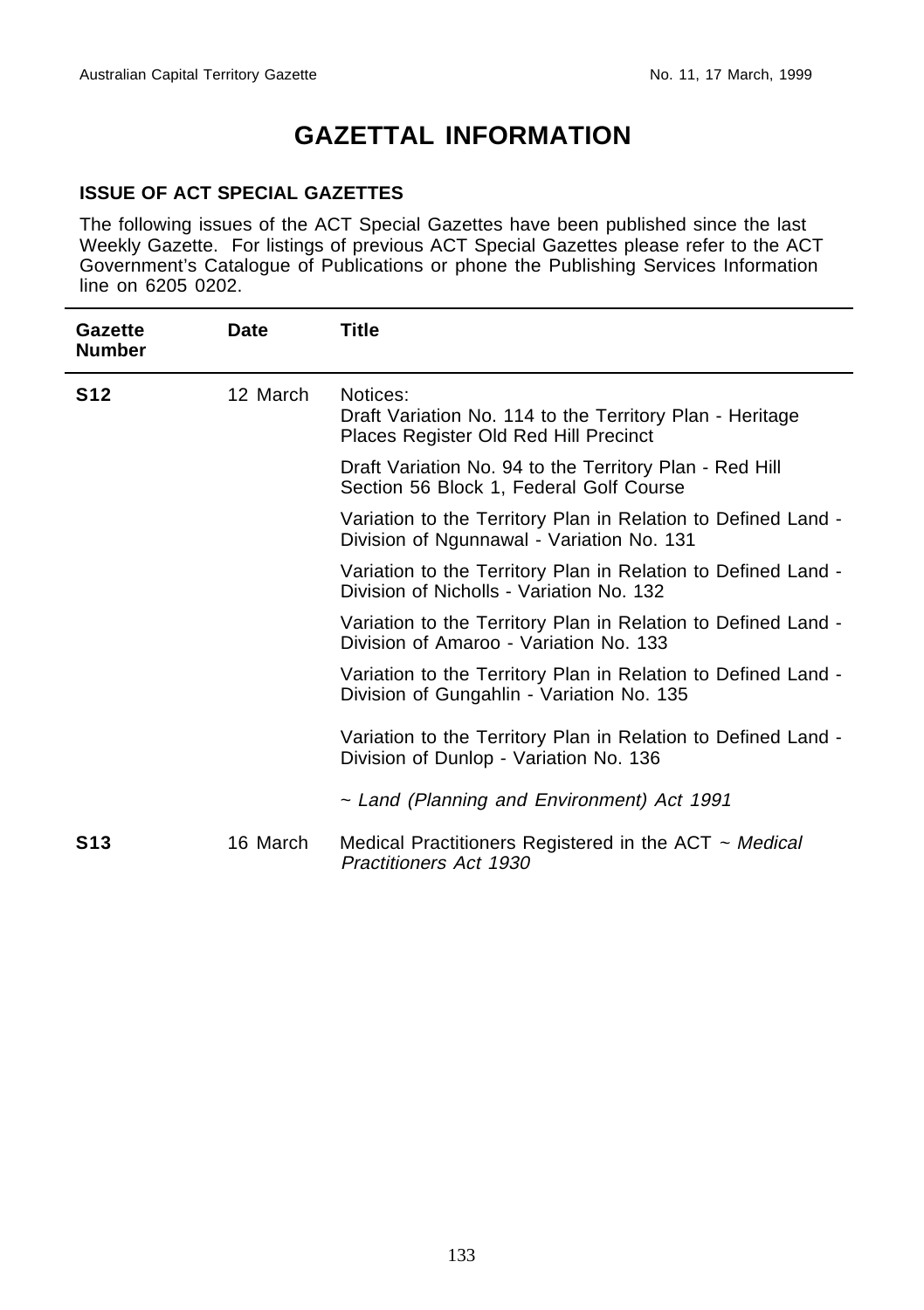# **GOVERNMENT NOTICES**

#### **NOTIFICATION OF THE MAKING OF AN INSTRUMENT**

NOTICE is hereby given that the undermentioned Instrument of the Australian Capital Territory has been made. Copies of the Instrument may be purchased from Publishing Services, Legislation and Sales Counter, ACT Government Shopfront, Crn City Walk and East Row Canberra City ACT 2601.

| Act under which<br>Instrument made         | <b>Description of Instrument</b>                                          | Number and year of<br><b>Instrument</b> |
|--------------------------------------------|---------------------------------------------------------------------------|-----------------------------------------|
| Motor Traffic Act 1936                     | Declaration of Declared<br>Holiday Period.<br>1 - 5 April 99 (inclusive). | No. 43 of 1999                          |
| <b>Taxation Administration Act</b><br>1999 | Eligibility criteria for stamp duty<br>concession for home buyers.        | No. 44 of 1999                          |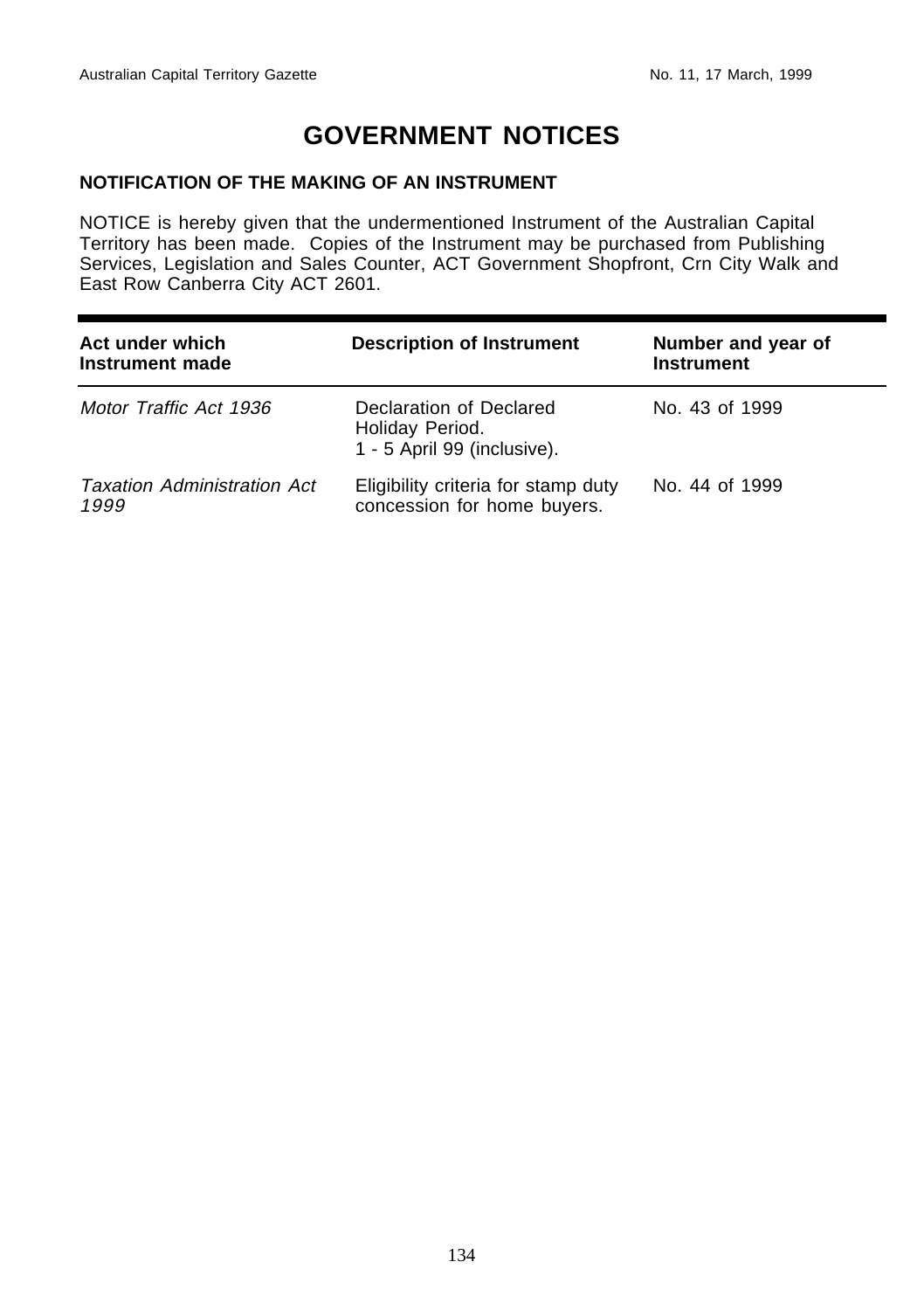# **GOVERNMENT NOTICES (Continued)**

#### **DEPARTMENT OF URBAN SERVICES**

#### **ENVIRONMENT ACT, ENVIRONMENT PROTECTION**

#### **AUSTRALIAN CAPITAL TERRITORY**

#### **ENVIRONMENT PROTECTION ACT 1997**

#### **ENVIRONMENT PROTECTION AGREEMENTS**

Notice is hereby given that under Section 41 of the Environment Protection Act 1997, environment protection agreements to conduct activities have been reached with the organisations set out below:

| Organisation                     | <b>Brief Description</b><br>of Activity | Location                              |
|----------------------------------|-----------------------------------------|---------------------------------------|
| Samarkos Earthmoving Pty Ltd     | Construction                            | 29 Yallourn Street<br><b>Fyshwick</b> |
| Emily Homes Pty Ltd              | Construction                            | 41 Tanderra Crescent<br>Ngunnawal     |
| Interform Constructive Solutions | Construction                            | 31 Giles Street<br>Kingston           |

A copy of the environment protection agreements is available for public inspection, during business hours, at the office of the Environment Management Authority, Level 2, South Wing, Macarthur House, Wattle Street Lyneham ACT.

Dated the tenth day of March 1999

#### **G. Croston** Environment Management Authority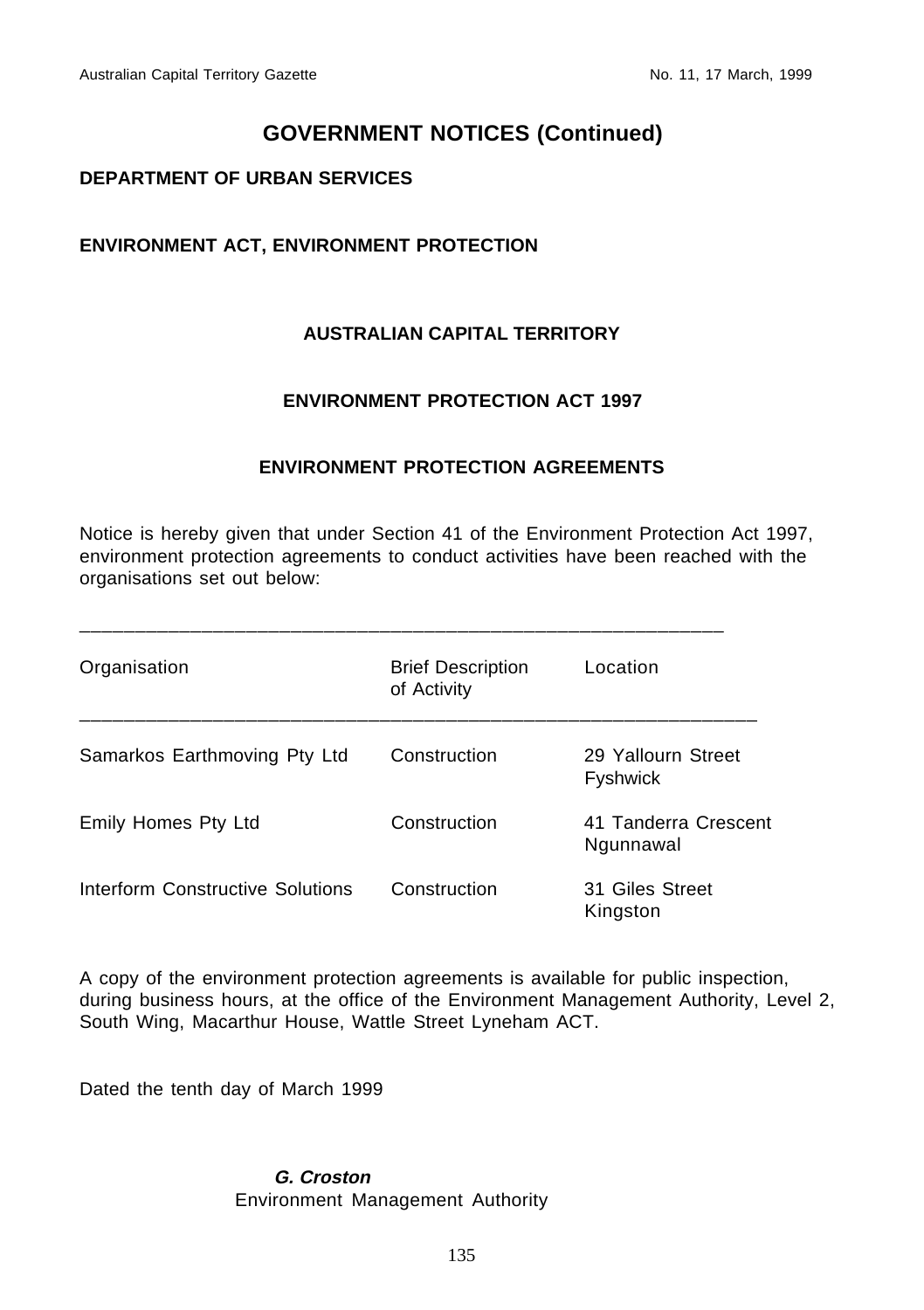# **GOVERNMENT NOTICES (Continued)**

## AUSTRALIAN CAPITAL TERRITORY

## LONG SERVICE LEAVE (BUILDING AND CONSTRUCTION INDUSTRY) ACT 1981

## PORTABILITY OF LONG SERVICE LEAVE

Pursuant to subsection 62 (1) of the Long Service Leave (Building and Construction Industry) Act 1981 ("the Act") and as the Construction industry Long Service Board recommends, I declare that the Construction Industry (Long Service) Act 1997 of Tasmania to be a corresponding law for the purposes of the Act.

Dated this first day of March 1999

**Brendan Smyth** Minister for Urban Services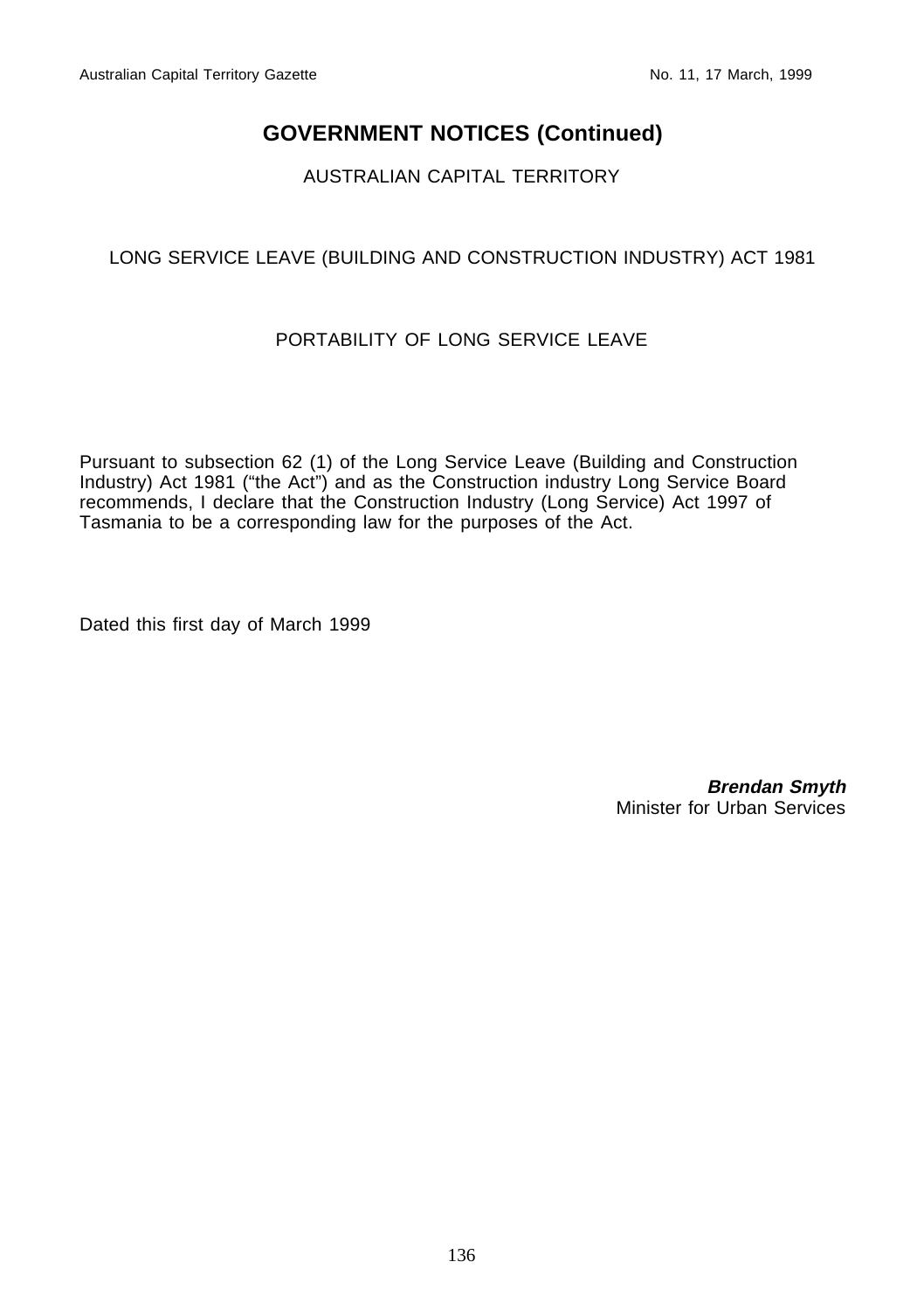# **GOVERNMENT NOTICES (Continued)**

#### **DRAFT ACT WASTEWATER REUSE ENVIRONMENT PROTECTION POLICY**

The draft ACT Wastewater Reuse Environment Protection Policy are now available for public comment as required under Section 25 of the Environment Protection Act 1997.

The Policy has been developed to provide guidance to proponents and managers of effluent reuse schemes in the ACT to ensure the protection of public health and the environment.

Copies of the draft Policy are available free of charge from ACT Government Shopfronts and local libraries, the Environment ACT Information Centre, 12 Wattle Street, Lyneham or by contacting the Environment ACT Helpline on 62079777. Written comments are invited and are required by to 13 May 1999.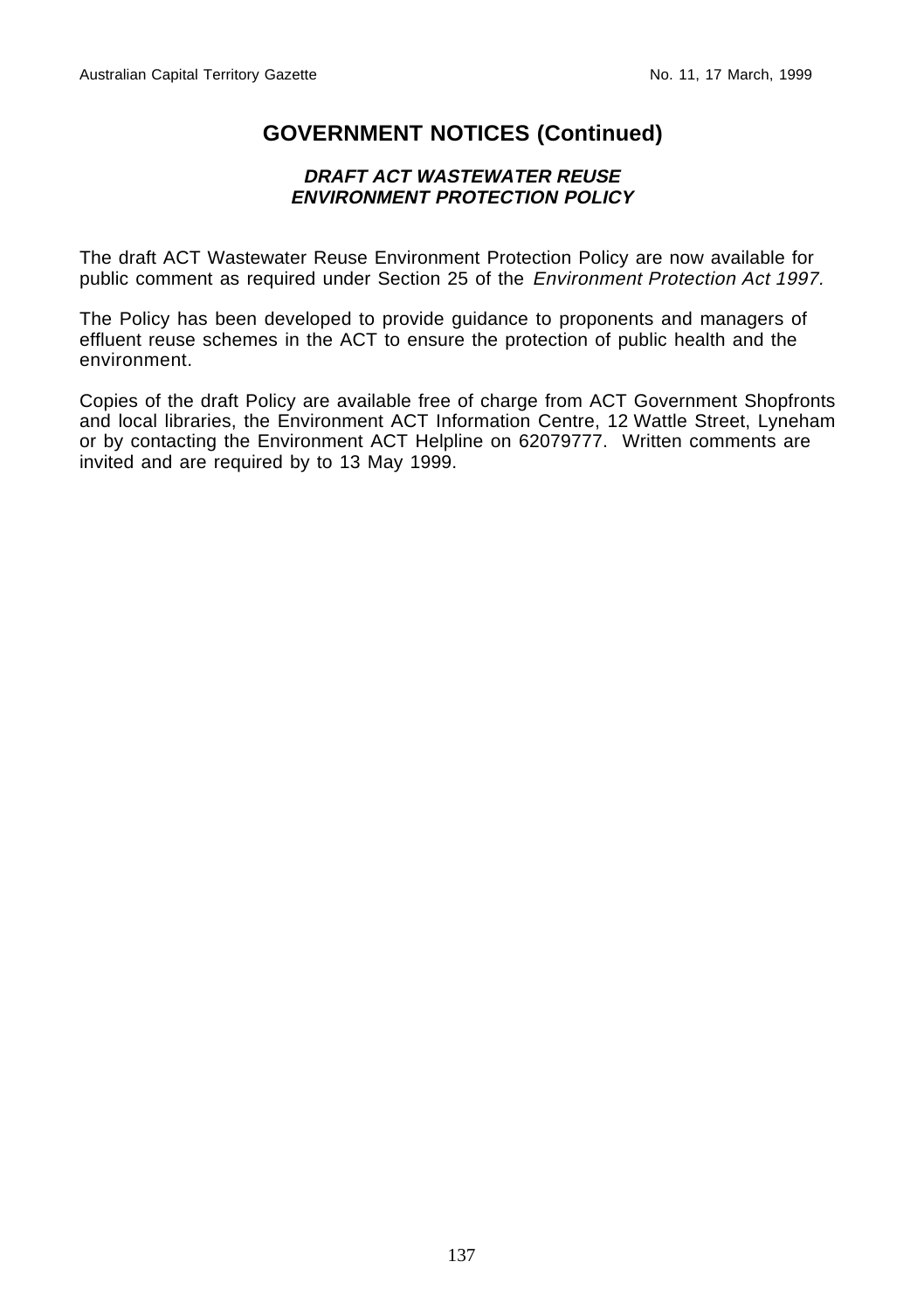# **PRIVATE NOTICES**

#### PMP COMMUNICATIONS LIMITED

#### MONIES EXCEEDING \$10.00

#### DIVIDEND PAID JULY & DECEMBER 1992

| <b>NAME</b>                                                           | ADDRESS                                                                                | CHEQUE NO.   | <b>AMOUNT</b><br>\$ |
|-----------------------------------------------------------------------|----------------------------------------------------------------------------------------|--------------|---------------------|
| ALTUS Timothy James PO Box 33                                         | <b>BROMEHILL WA 6318</b>                                                               | 7544         | 104.00              |
| AMOS Patricia June                                                    | "Tarilye"<br>May Road<br>BEACONSFIELD VIC 3807                                         | 7556         | 10.40               |
| ANDERSON Rose Lena Helen                                              |                                                                                        | 1136         | 3,000.00            |
| ANDREWS Helen Jane 679 Melbourne Road                                 | SORRENTO VIC 3943                                                                      | 7589         | 228.80              |
| ARBER Lesley &<br>ARBER Joy Rahna                                     | 10 Almond Street<br>SOUTH CAULFIELD VIC 3162                                           | 7627         | 291.20              |
| ARMSTRONG Design & PO Box 242<br><b>Technical Services</b><br>Pty Ltd | MALVERN VIC 3143                                                                       | 7641         | 104.00              |
| BRINDLE Lawrence & 11 Morningview Street<br><b>BRINDLE Marina</b>     | CHAPEL HILL QLD 4069                                                                   | 8224         | 35.05               |
| <b>BRINDLE Marina</b>                                                 | 11 Morningview Street<br>CHAPEL HILL QLD 4069                                          | 8225         | 52.52               |
| <b>BROWN David Andrew</b>                                             | 6-12 Macley Street<br>POTTS POINT NSW 2011                                             | 1742<br>8263 | 10.00<br>10.40      |
| <b>BROOKMAN Lillias A</b>                                             |                                                                                        | 1712         | 99.40               |
| DAVIES Dorothy May                                                    | "Little Caragabal"<br>CARAGABAL NSW 2810                                               | 9052         | 208.00              |
| DINEEN Daniel John                                                    | 2 Martin Avenue<br>FITZROY SA 5082                                                     | 2513<br>9173 | 10.00<br>10.40      |
| EDDY Neil L                                                           | 20 Willow Road<br>WOODLANDS WA 6018                                                    | 2660         | 59.30               |
| ESTEN Holdings Pty<br>Ltd                                             | 12 Grant Street<br><b>EAST MALVERN VIC 3145</b>                                        | 9442         | 1,040.00            |
| EVANS Joanna Mary                                                     |                                                                                        | 2751         | 174.60              |
| <b>FEYDER Robert David</b>                                            |                                                                                        | 2826         | 30.00               |
| FRY Kay                                                               | Shenfield<br>BENGER WA 6223                                                            | 9724         | 14.98               |
| <b>GEYBO</b> Investments                                              | C/- Argosy Asset Mgment Aust 3072<br>25th Flr 500 Collins Street<br>MELBOURNE VIC 3000 | 9823         | 600.00<br>624.00    |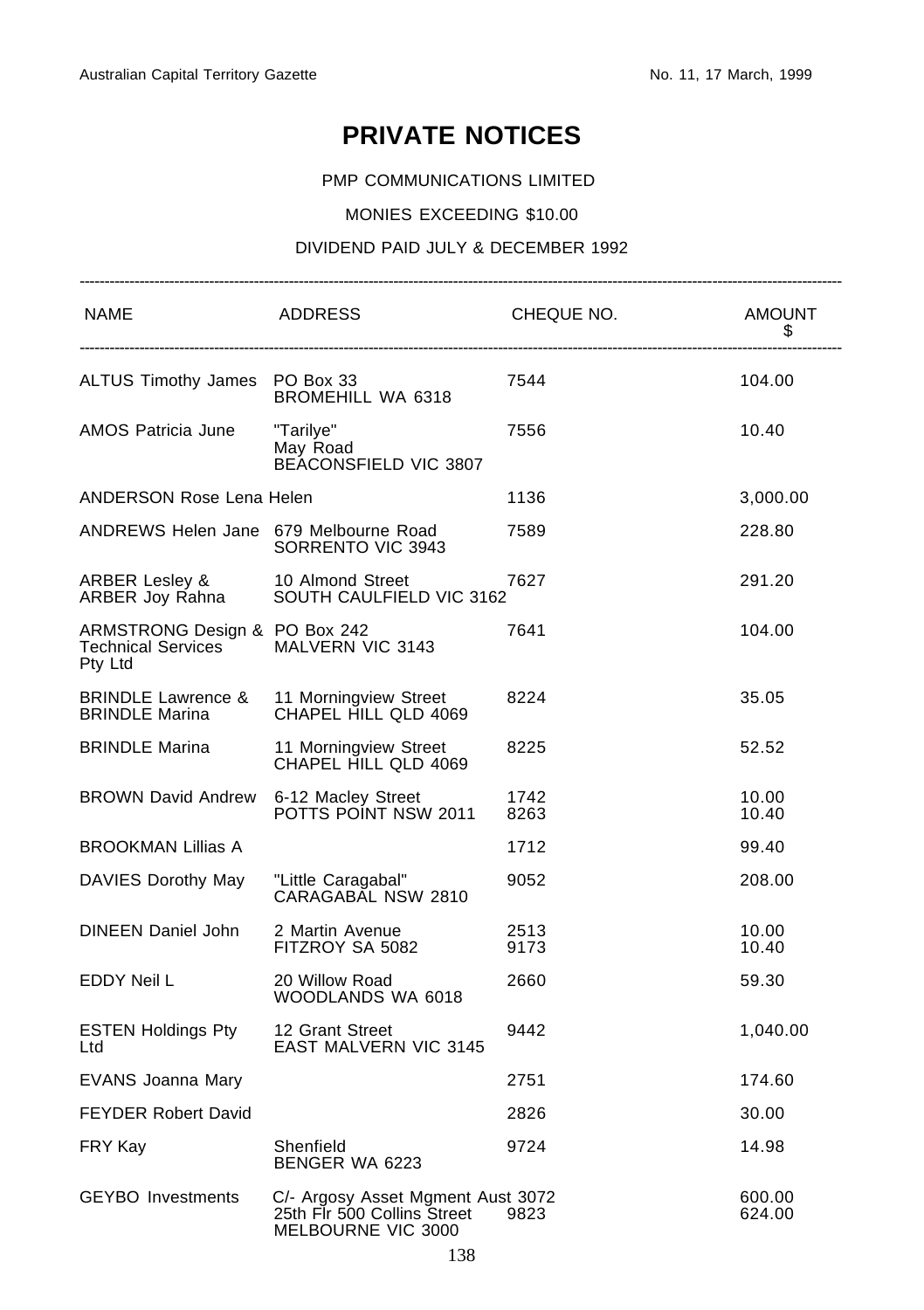| HARRINGTON Bruce A 10 Moani Avenue                                    | GYMEA NSW 2227                                                     | 10184         | 56.16          |
|-----------------------------------------------------------------------|--------------------------------------------------------------------|---------------|----------------|
| JORGENSEN Jorgen U                                                    | 15 Mistral Street<br>JAMBOREE HEIGHTS QLD 4074                     | 3964          | 123.30         |
| <b>MCARTHUR Jane</b>                                                  | 9 Turner Drive<br>Simcoe<br>Ontario N37 5E7 CANADA                 | 4691          | 33.30          |
| MICHELMORE Janet &<br>KAY Thomas &<br>KAY Sarah &<br><b>KAY Henry</b> |                                                                    | 27953         | 500.00         |
| MOLESWORTH Edwin<br>Noel Waulter                                      | "Mittagong"<br>31 Governors Drive<br>MT MACEDON VIC 3441           | 12033         | 34.63          |
| <b>MOSKALUK Peter</b>                                                 | 22 Renwick Place<br>CHRISTCHURCH 8002 NZ                           | 5059<br>14884 | 6.60<br>6.86   |
| ROTHFIELD Ruth                                                        | 14A Linlithgow Road<br><b>TOORAK VIC 3142</b>                      | 13164         | 208.00         |
| <b>SMITH Herbert</b><br>Charles                                       | "Minaki"<br>Icely Road<br>ORANGE NSW 2800                          | 13536         | 260.00         |
| STEVENSON Anthony J 123 Roseneath Street                              | CLIFTON HILL VIC 3068                                              | 6451<br>13697 | 55.00<br>57.20 |
| STRATMANN Penelope M C/- Post Office                                  | <b>NORTON SUMMIT SA 5136</b>                                       | 6496          | 24.60          |
| <b>TEUBNER Peter J O</b>                                              | 21 Esplanade<br>SOMERTON PARK SA 5044                              | 27954         | 100.60         |
| <b>TURNER Walter</b><br>Wilfred (Dec'd)                               | Perpetual Trustees WA Ltd<br>GPO Box A3<br>PERTH WA 6001           | 14120         | 104.00         |
| URQUHART Verta May                                                    | Unit 18 Fernhill Village<br>103 King Street<br>CABOOLTURE QLD 4510 | 6839          | 28.50          |
| <b>VERGE Caroline</b>                                                 | 44 Selwyn Street<br>PADDINGTON NSW 2021                            | 6878          | 26.40          |

 – – – – – – TOTAL: 8,342.20 =========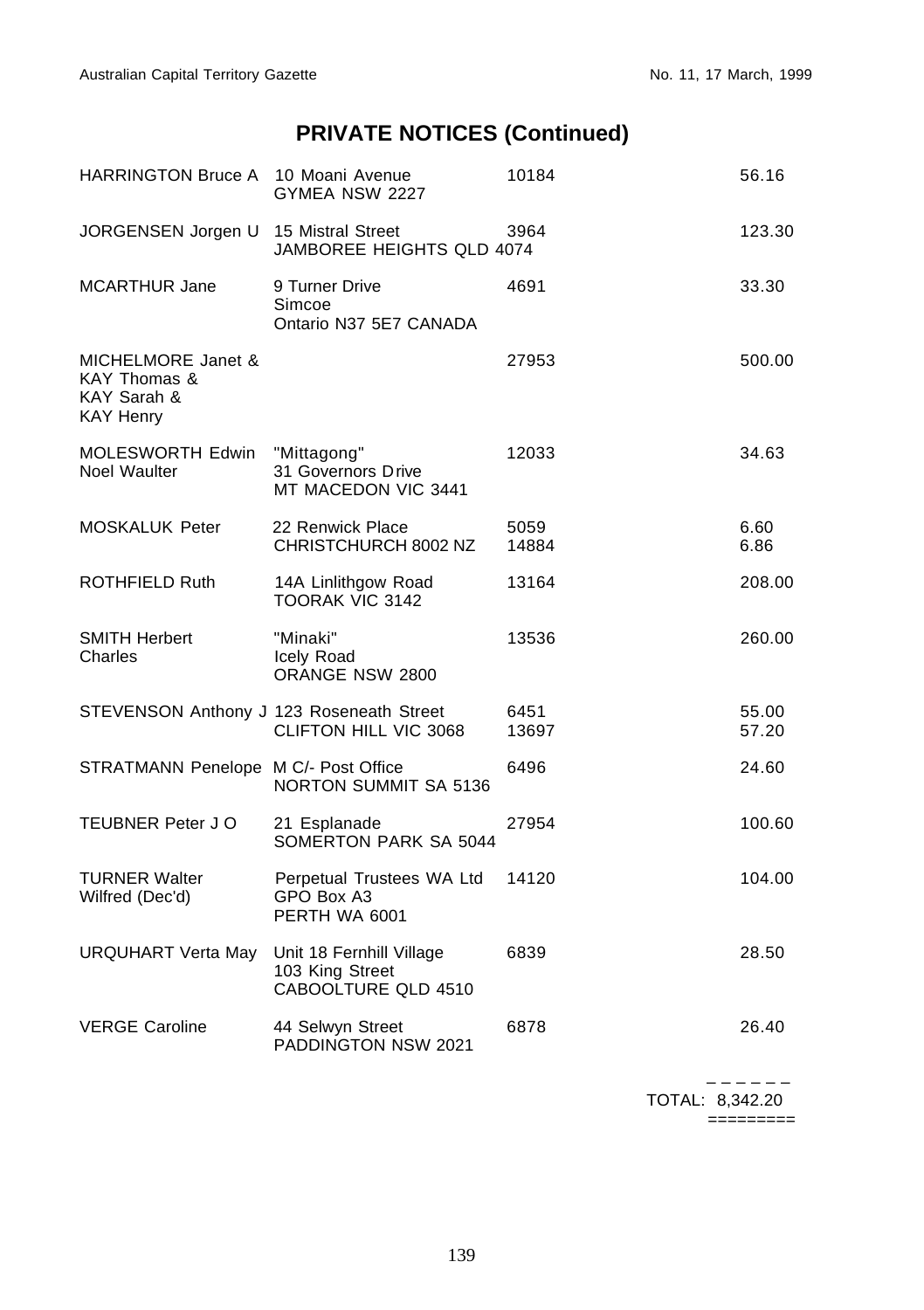## **NOTICE TO CREDITORS**

#### **IN THE SUPREME COURT OF THE AUSTRALIAN CAPITAL TERRITORY**

#### **PROBATE JURISDICTION**

In the Estate of CARL ALBERT JOHN WINTER, late of 43 Rule Street, Isaacs, in the Australian Capital Territory, Retired, deceased.

Probate of the Will dated 11 May 1998 of the abovenamed deceased was granted by the Supreme Court of the Australian Capital Territory to **ERIC BRUCE WINTER RONALD** JOHN WINTER and the PUBLIC TRUSTEE FOR THE AUSTRALIAN CAPITAL TERRITORY on 19 February 1999.

Creditors of the estate and other claimants are required to send particulars of their claim to:

> Public Trustee for the Australian Capital Territory 1st Floor 4 Mort Street CANBERRA ACT 2601

within two months of date of publication hereof, after which time the Public Trustee may distribute the estate having regard only to those claims as received in writing.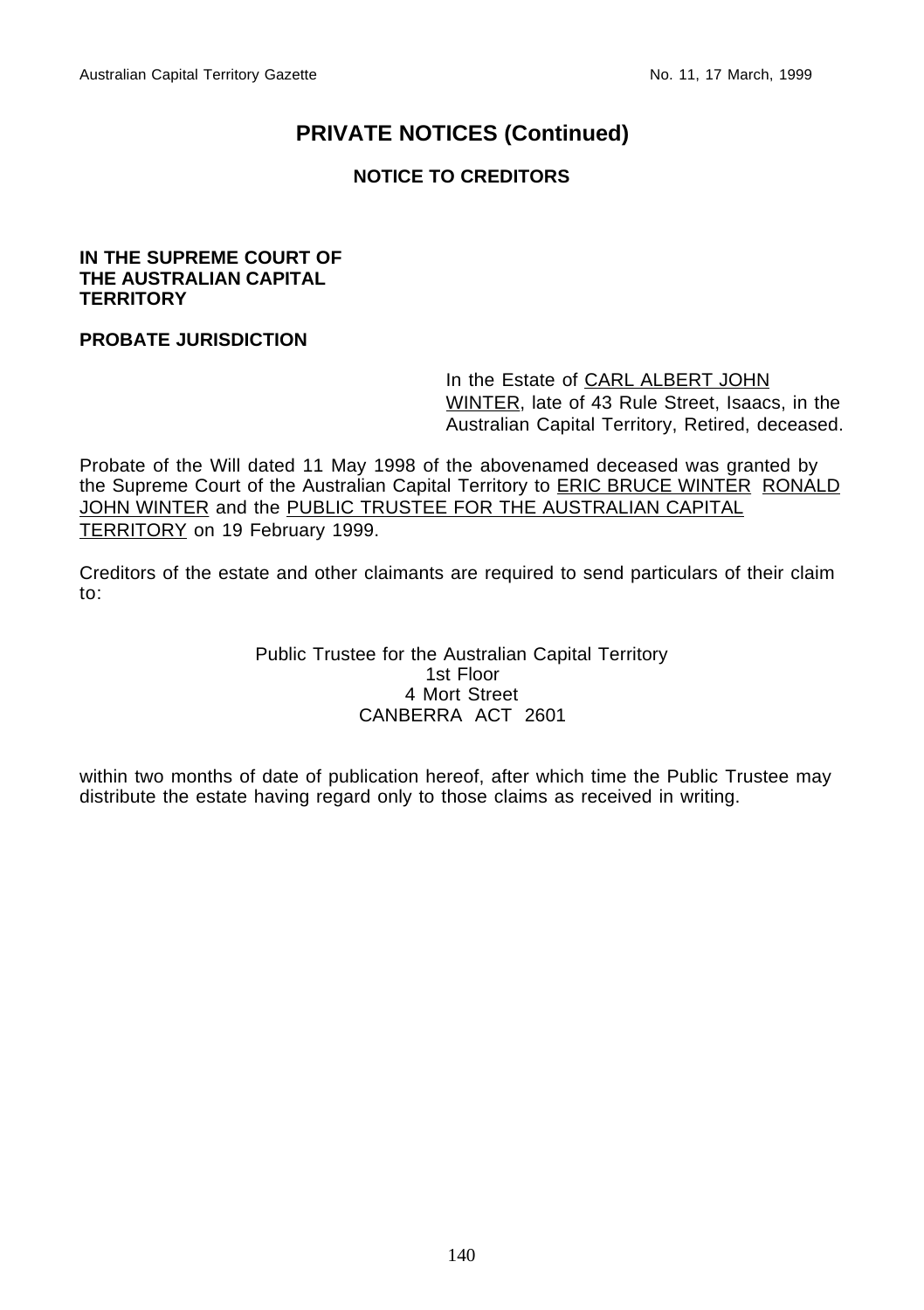#### **NOTICE OF INTENDED APPLICATION FOR PROBATE**

#### **IN THE SUPREME COURT OF THE AUSTRALIAN CAPITAL TERRITORY**

## **PROBATE JURISDICTION**

In the Estate of FRANK NICHOLSON, late of 12 Earle Street, Lyneham in the Australian Capital Territory Retired , deceased.

Application will be made not earlier than 14 days after the publication of this notice that probate of the Will dated 26 November 1987 of the abovenamed deceased be granted to the PUBLIC TRUSTEE FOR THE AUSTRALIAN CAPITAL TERRITORY, the executor named in the will.

All notices may be served at the address below.

Creditors of the estate of the deceased are required to send particulars of their claims to:

Public Trustee for the Australian Capital Territory 1st Floor 4 Mort Street CANBERRA ACT 2601

within two months of date of publication hereof, after which time the Public Trustee may distribute the estate having regard only to those claims as received in writing.